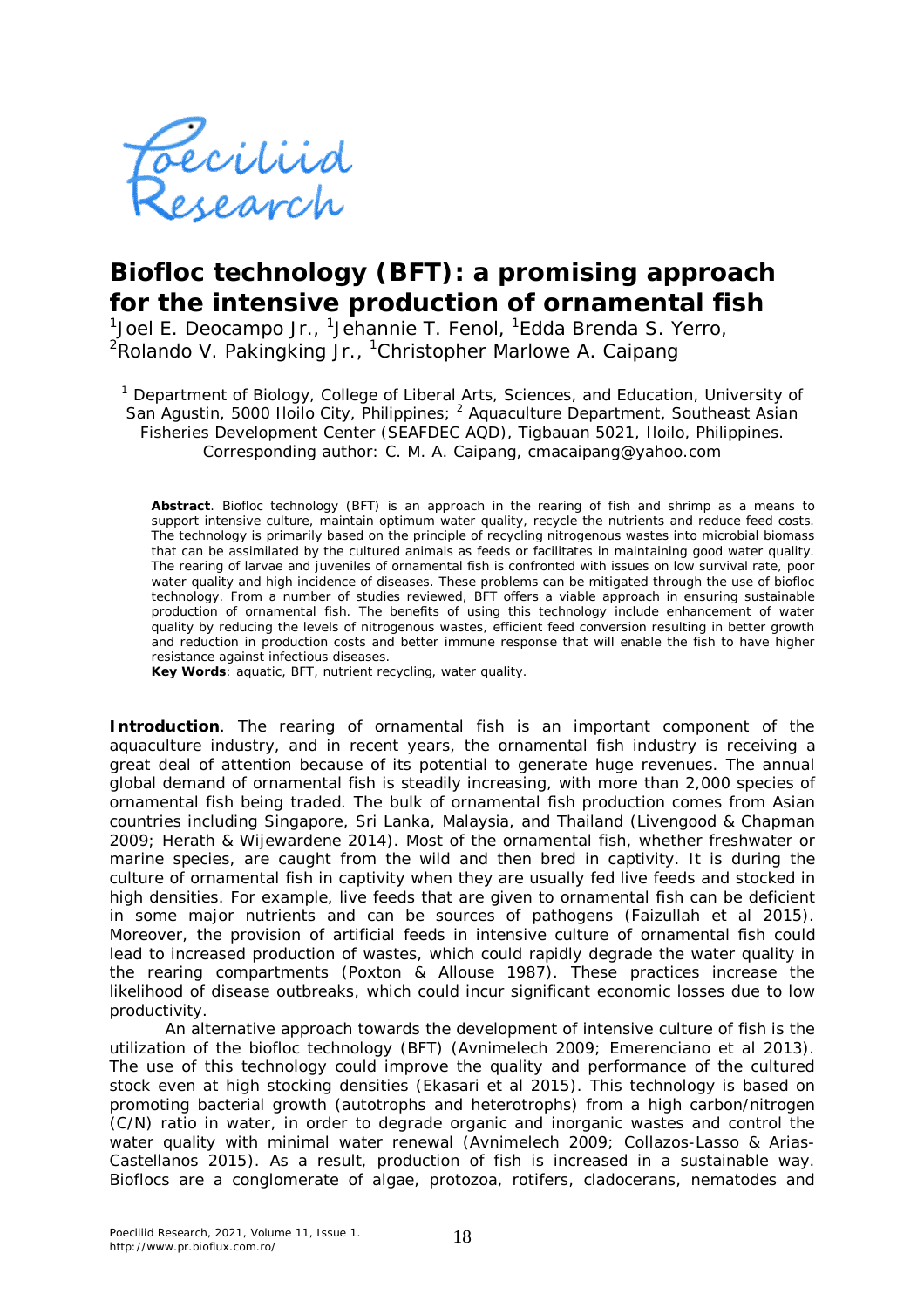other microorganisms that are aggregated in flocs and can be used "*in situ*" as a source of microbial protein by cultured organisms or they can be processed into feed ingredients (De Schryver et al 2008; Avnimelech 2009; Kuhn et al 2010). Due to the numerous benefits that BFT can bring to aquaculture, this technology can also be applicable to the rearing of ornamental fish throughout the stages of its life cycle. This review provides some updates on the use of BFT in the culture of ornamental fish. It cites the advantages of utilizing this technology on the physiology of the fish as well as in the quality of the rearing environment.

**Biofloc technology (BFT) and its effects on water quality and nutrient recycling**. BFT was first developed in the early 1970s at the Ifremer-COP (French Research Institute for Exploitation of the Sea, Oceanic Center of Pacific) using different penaeid species (Aquacop 1975). A successful commercial application of BFT is in Belize Aquaculture farm, producing approximately 11-26 tons/ha/cycle in plastic-lined grow-out ponds (Emerenciano et al 2013). In recent years, numerous large-scale shrimp farms in Asia and Central America, as well as small-scale greenhouses in USA, South Korea, and China have adopted BFT in commercial aquaculture. Furthermore, intensive research and development on BFT were conducted in several research and educational facilities, applying on key aspects such as grow-out management, nutrition, microbial ecology, biotechnology and economics (Emerenciano et al 2013).

BFT is an ecosystem management technology, whereby this approach combines both fish and heterotrophic microbial community within one water body. The heterotrophic bacteria act as the main nitrogen conversion agent, which converts nitrogenous wastes of the fish into biofloc, with minimal or no water exchange (Figure 1). This system applies the principle of assimilation of dissolved nitrogenous wastes especially ammonia, that is excreted by fish and through the breakdown of organic nitrogen coming from uneaten fish feeds. The excretion of nitrogenous metabolic wastes and their assimilation by heterotrophic bacteria result in a balance by manipulating the carbon-to-nitrogen ration (C:N ratio). This balance is attained because there is the addition of carbon sources in the water. The production of dense populations of heterotrophic bacteria results in the formation of macroaggregates known as bioflocs, which are composed of bacteria, microalgae, zooplankton, and other consortia of organic and inorganic particles (Hargreaves 2013). BFT system also favors other mechanisms depending on the environmental conditions, including nitrification (Ekasari 2014), phototrophic nitrogen uptake (Emerenciano et al 2013) and denitrification (Hu et al 2014). The biofloc is an example of protein-recycling; whereby nutrient utilization occurs when the microbes aggregate to form bioflocs, which provide constant protein source for the fish or shrimp. This allows protein utilization to increase from 15-25% in conventional aquaculture systems to 45% in BFT systems; thus, allowing a considerable reduction in feed expenditures (Avnimelech 2009). In order to facilitate the conversion of nitrogenous compounds, external carbonaceous materials such as wheat flour and molasses are added to adjust the C:N ratio in the rearing water. An optimum C:N ration stimulates good growth of heterotrophic bacteria to utilize the nitrogenous wastes, leading to the formation of biofloc (Choo et al 2015; Caipang & Avillanosa 2019). Therefore, this helps in maintaining low and non-toxic levels of ammonia, so that it does not require any large volume of water exchange. Extensive studies were carried out to determine the floc composition and nutrition, and showed that bioflocs contain more than 30% protein and a significant number of essential amino acids. Furthermore, the microbial flocs also contain vitamins and trace metals (Avnimelech 2007). Research has also demonstrated that the presence of biofloc significantly enhances the immunity and reproductive potential of fish (Avnimelech 2009).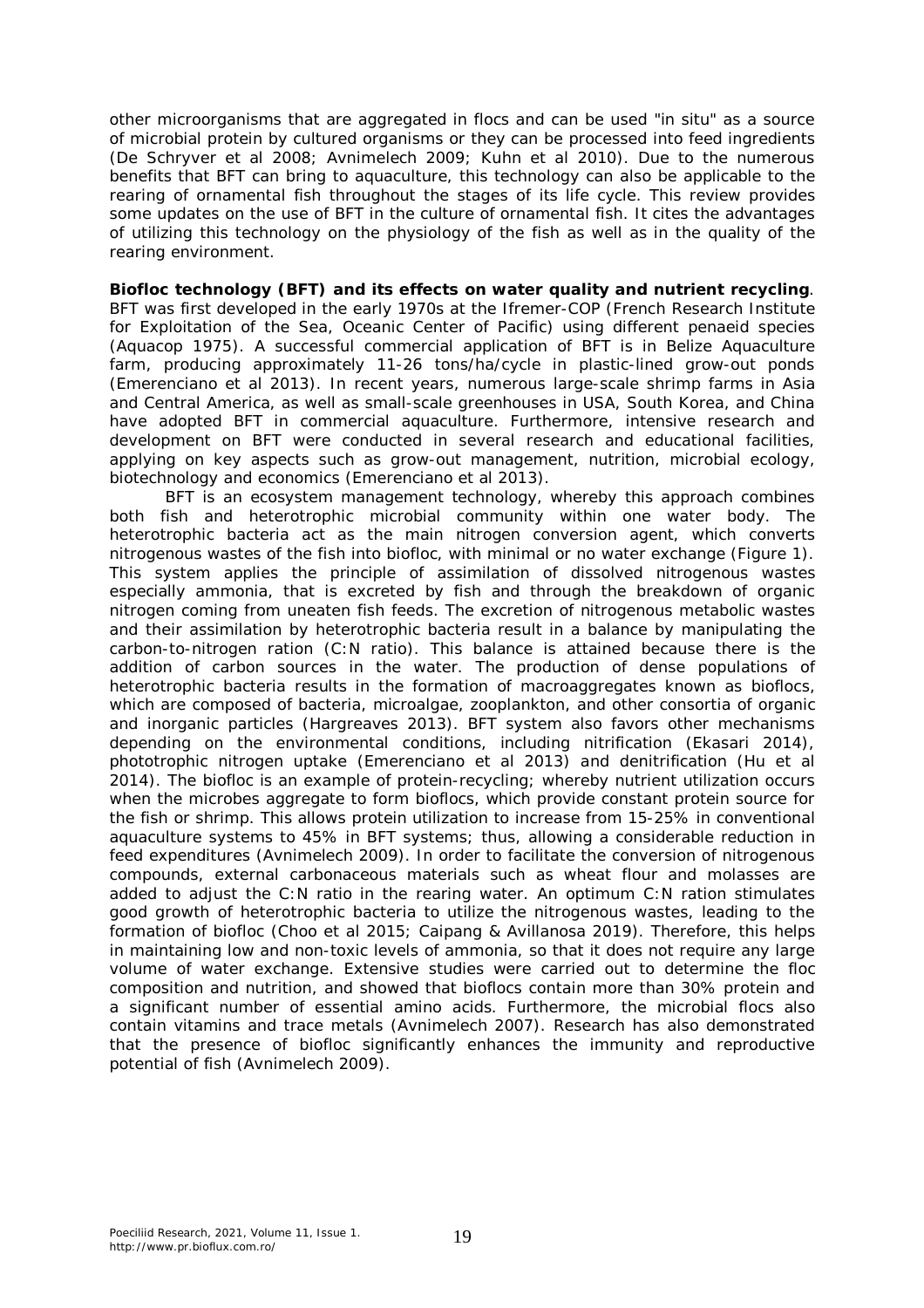

Figure 1. Mechanism of biofloc production and nutrient recycling by heterotrophic bacteria during rearing of ornamental fish (adapted from Crab et al (2012)).

**BFT and its applications in the production of ornamental fish**. The ornamental fish production is an important component of the aquaculture industry (Harini et al 2016). Nevertheless, progressing intensification of aquaculture production comes with higher production costs. Limited resources and land-spaces have also posed as obstacles in the local ornamental fish trade. Biofloc application can be a sustainable method adopted to benefit ornamental fish farming. There have been few studies done on the use of BFT in commercial ornamental fish culture in comparison with some well-established aquaculture species. In previous works done by Faizullah et al (2015) and Da Cunha (2016), demonstrated that biofloc can generate greater productivity in gold fish, *Carassius auratus* and guppy, *Poecilia reticulata*, respectively. Studies also done by Harini et al (2016) showed that blue morph cichlids, *Pseudotropheus saulosi* reared in BFT were shown to have a better survival and production rate.

Although there are numerous benefits in rearing fishes in BFT, these advantages will be negated if BFT is unable to sustain the cultures at high stocking densities. In order to minimize land usage as well as wastage of resources, ornamental fish farms have to adopt an intensive aquaculture system with high stocking densities so as to maximize profit with the least amount of production expenditures. Several studies were carried out in order to investigate the effects of stocking densities on BFT. De Lorenzo et al (2016) found that BFT is adopted for the hatchery culture of white shrimp *Litopenaeus vannamei* up to a high stocking density of 350 larvae per liter with no negative effects on production and water quality. In contrast, Liu et al (2017) showed that high density rearing of the same shrimp species in biofloc system led to impaired immune responses and lower antioxidant abilities. In addition, they also observed depressed digestive enzyme activities, despite of the probiotic effects of bioflocs. In aquaculture, Widanarni et al (2012) observed the positive influence of bioflocs in the larviculture of red tilapia, *Oreochromis* sp. Moreover, in recent studies conducted by Diatin et al (2019) and Ueno-Fukura et al (2020), demonstrated that BFT allows the increase in stocking densities of corydoras, *Corydoras aeneus* and angelfish, *Pterophyllum scalare*, respectively. Increased stocking densities of both species in BFT systems resulted in higher productivity and profitability without compromising the health and survival of the fish.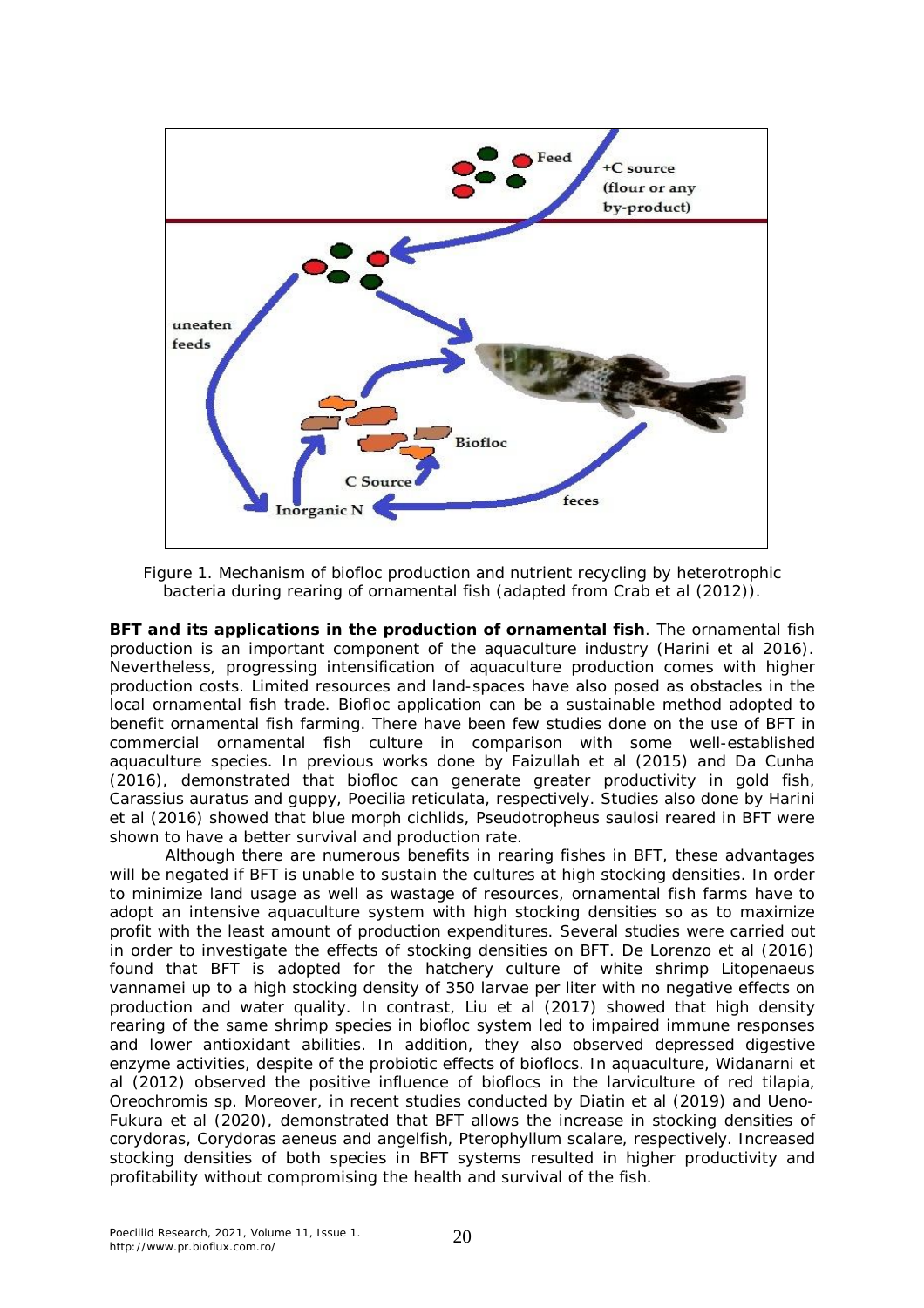In an intensive aquaculture system, there is a high probability of fishes becoming susceptible to stress, which will lead to an increased infection vulnerability. If the diseases are severe, this may lead to a high mortality; resulting in significant economic losses. Furthermore, mitigating diseases by using antibiotics and other chemotherapeutics have been under heavy criticisms for their detrimental impacts on both the host and the environment. In light of these concerns, BFT is known to have a "natural probiotic" effects to aid in disease mitigation. Probiotics are live, dead or a component of the bacteria that act under different modes of action in conferring beneficial effects to the host or to its environment (Lazado & Caipang 2014). Bacteria that are associated with the biofloc macro-aggregates provide extra nutrients and exogenous digestive enzymes once digested by the fish and shrimp (Xu & Pan 2012), and help in the maintenance of microbial balance in the gut (Sinha et al 2008). In addition, Mansour & Esteban (2017) found that fishes reared in BFT were showed to have higher immune competency, antioxidant status and disease resistance, whereby there is a significant increase in non-specific humoral factors such as lysozyme and myeloperoxidase, as well as plasma proteins such as globulin. Another study done by Long et al (2015) also showed a significant increase in intestine amylase and liver lipase activities, as well as serum glutathione peroxidase and lysozyme activities in farmed tilapias, *Oreochromis niloticus* reared in BFT, indicating an improvement in growth, digestive enzyme activities and immune responses.

Studies showed that biofloc are also rich in bioactive compounds, such as carotenoids, chlorophylls and other phytochemicals (Ju et al 2008). The dietary carotenoids derived from ingestion of the biofloc are responsible for the red, orange and yellow colorations in fishes (Sefc et al 2014) and a study by Da Cunha et al (2020) demonstrated the positive effects on pigmentation in ornamental fish that are reared in BFT. Although little is known about the expression of carotenoid coloration in fishes, the carotenoids that are associated with bioflocs have also been reported to provide essential nutritional functions by acting as potent anti-oxidants and as immunostimulants (Xu & Pan 2013).

In a recent study done by Lim (2018) using biofloc during the culture of platy, *Xiphophorus maculatus*, he observed higher levels of nitrogenous wastes in the nonbiofloc group compared with fish reared in biofloc, regardless of the stocking density. Highest ammonia, nitrite and nitrate levels were observed in the culture water of the non-biofloc groups. Significant increases in anti-protease and antioxidant activities were obtained in fishes reared in BFT. Similarly, the BFT group had the highest specific growth rate and best feed efficiency. The results clearly showed that the high-density rearing of platys in BFT did not impair growth and productivity but was able to enhance the water quality and improve the pigmentation and several immune responses of the fish. Figure 2 summarizes the benefits of using BFT in rearing ornamental fish, and these include enhancement in water quality by reducing the levels of nitrogenous wastes, efficient feed conversion and better immune response.



Figure 2. Benefits of using biofloc technology (BFT) in the rearing of ornamental fish.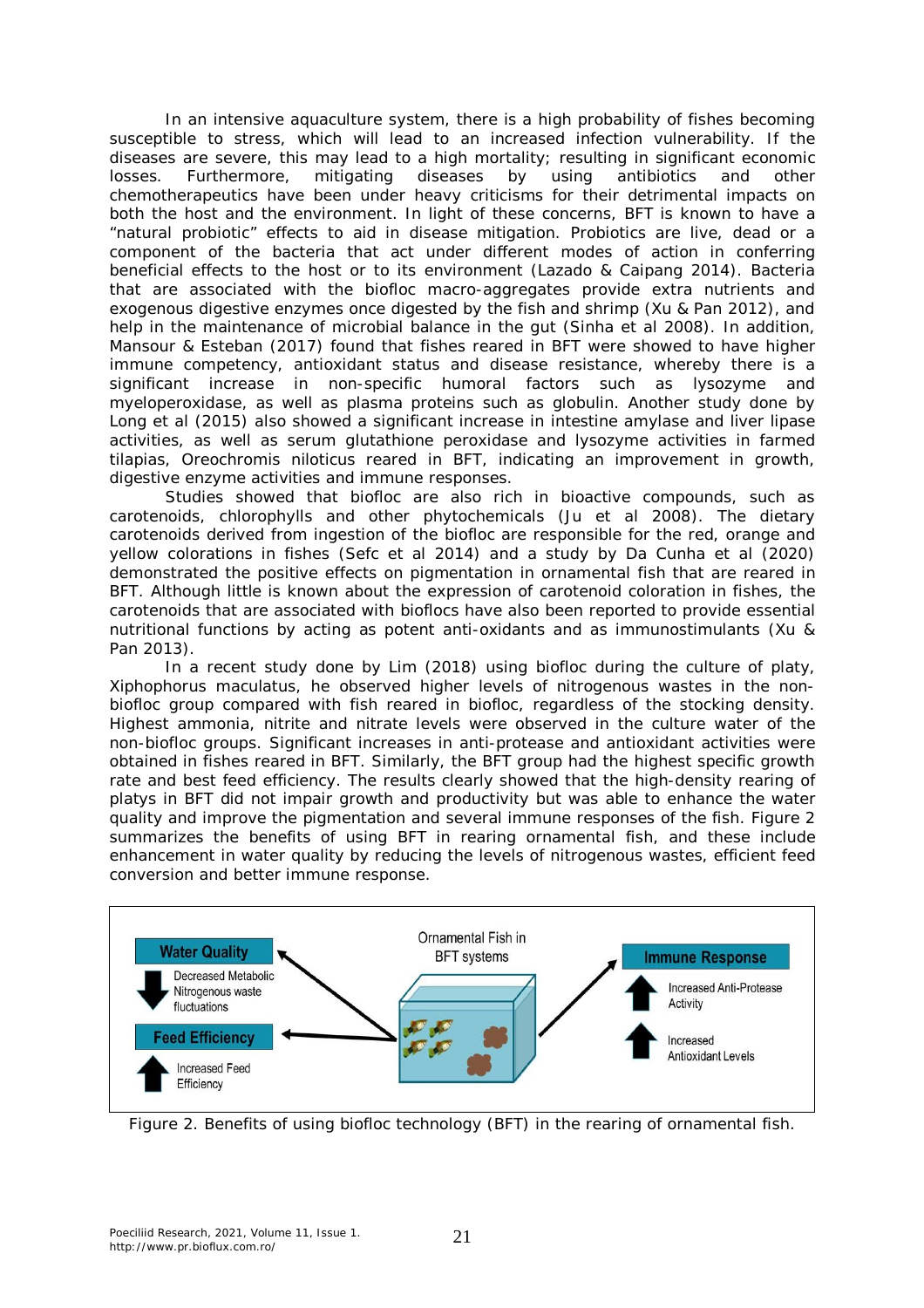**Conclusion and future directions**. Taken together, the results of the different studies demonstrated that BFT is a viable approach in the production of ornamental fish. Future work will focus on determining various C:N ratios that result in optimum biofloc production; thus, increasing the efficiency of this technology in producing ornamental fish. Moreover, the effects of different carbon sources on high density culture of ornamental fish can be investigated in future studies. The use of colorimetric charts or colorimeters instead of the more expensive carotenoid assays can also be explored in establishing evaluation standards of the color vibrancy in ornamental fish. Lastly, tests on poly-ß-hydroxybutyrate (PHB) production could be carried out, which is a biodegradable polymer produced by a wide diversity of microbes in bioflocs, hence allowing a better understanding of the correlations between the utilization of nitrogenous compounds and the population of heterotrophic bacteria in BFT systems.

**Acknowledgements**. This work was partly supported by the University of San Agustin Professorial Chair Research Grant titled, "Gut Microbiome: A Potential Source of Probiotic Candidates for Ornamental Fish" awarded to CMA Caipang. The authors of this paper gratefully acknowledge the support provided by their respective institutions: the University of San Agustin and SEAFDEC Aquaculture Department during the preparation of the manuscript.

**Conflict of interest**. The authors declare that there is no conflict of interest.

## **References**

- Aquacop, 1975 Maturation and spawning in captivity of penaeid shrimp: *Penaeus merguiensis* de Man, *Penaeus japonicus* Bate, *Penaeus aztecus* Ives, *Metapenaeus ensis* de Haan and *Penaeus semisulcatus* de Haan. In: Proceedings of the Sixth Annual Meeting World Mariculture Society. Avault W., Miller R. (eds), Lousiana State University, Baton Rouge, pp. 123-129.
- Avnimelech Y., 2007 Feeding with microbial flocs by tilapia in minimal discharge bio-flocs technology ponds. Aquaculture 264(1-4):140-147.
- Avnimelech Y., 2009 Biofloc technology a practical guide book. The World Aquaculture Society, Baton Rouge, LA, 182 pp.
- Caipang C. M. A., Avillanosa A. L., 2019 Backyard farming of tilapia using a biofloc-based culture system. The Palawan Scientist 11:1-16.
- Choo H. X., Caipang C. M. A., 2015 Biofloc technology (BFT) and its application towards improved production in freshwater tilapia culture. AACL Bioflux 8(3):362-366.
- Collazos-Lasso L. F., Arias-Castellanos J. A., 2015 Fundamentals of bioflocs technology (BFT). An alternative for fish farming in Colombia: a review. Orinoquia 19(1):77-86.
- Crab R., Defoirdt T., Bossier P., Verstraete W., 2012 Biofloc technology in aquaculture: beneficial effects and future challenges. Aquaculture 356-357:351-356.
- Da Cunha L., 2016 [Guppys production (*Poecilia reticulata*) in farming systems with bioflocs]. PhD Dissertation, Universidade Federal do Pampa, Brazil. [in Portuguese]
- Da Cunha L., Besen K. P., Ha N., Uczay J., Skoronski E., Fabregat T. E. H. P., 2020 Biofloc technology (BFT) improves skin pigmentation of goldfish (*Carassius auratus*). Aquaculture 522:735132.
- De Lorenzo M. A., Candia E. W. S., Schleder D. D., Rezende P. C., Seiffert W. Q., do Nascimento Vieira F., 2016 Intensive hatchery performance of Pacific white shrimp in the biofloc system under three different fertilization levels. Aquacultural Engineering 72-73:40-44.
- De Schryver P., Crab R., Defoirdt T., Boon N., Verstraete W., 2008 The basics of bio-flocs technology: the added value for aquaculture. Aquaculture 277(3-4):125-137.
- Diatin I., Suprayudi M. A., Budiardi T., Harris E., Widanarni W., 2019 Biofloc technology on the intensive aquaculture of bronze corydoras ornamental fish *Corydoras aeneus* with different stocking densities. Jurnal Akuakultur Indonesia 18(2): 202-213.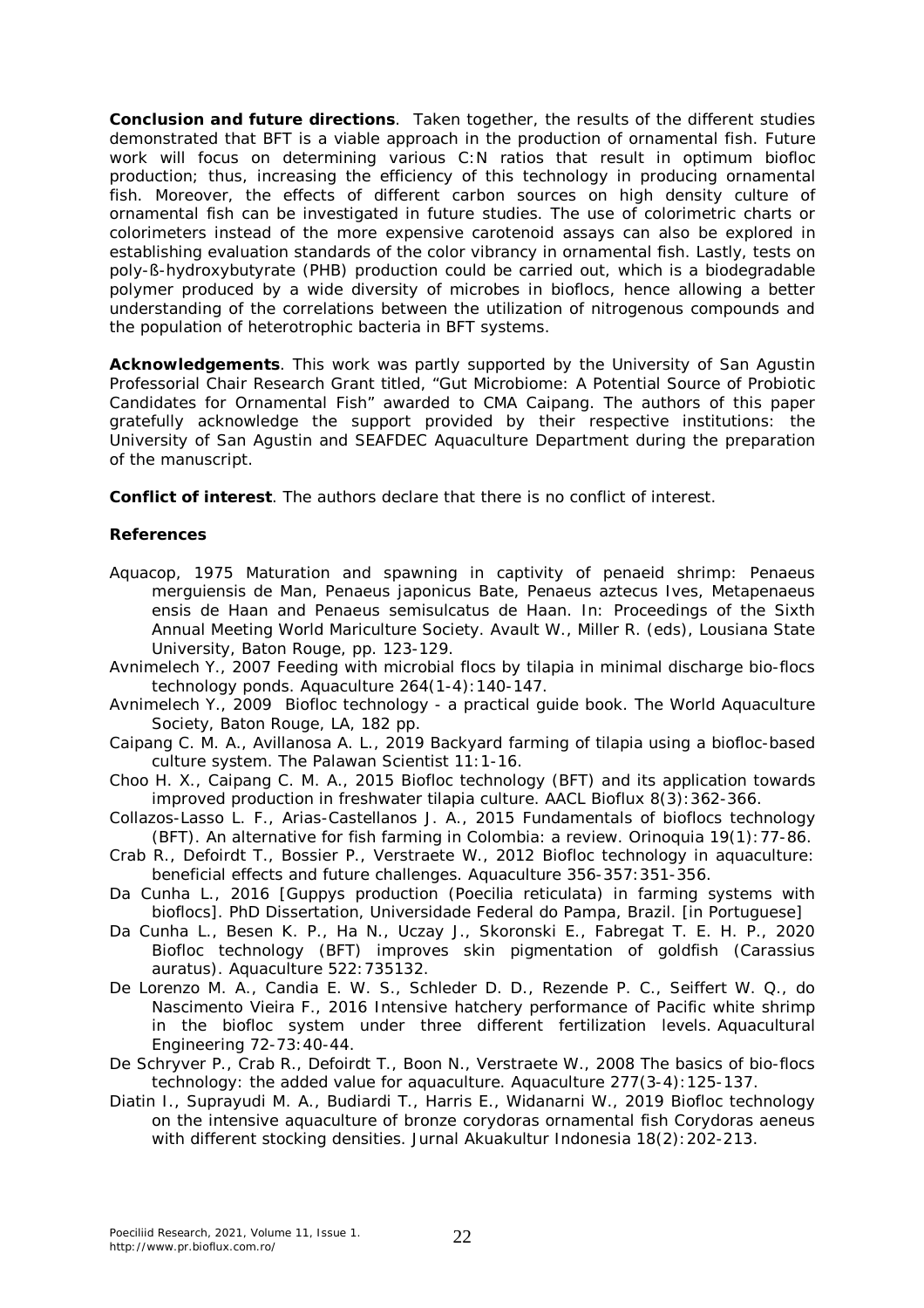- Ekasari J., 2014 Biofloc technology as an integral approach to enhance production and ecological performance of aquaculture. PhD Dissertation, Ghent University, Belgium, 210 pp.
- Ekasari J., Rivandi D. R., Firdausi A. P., Surawidjaja E. H., Zairin Jr. M., Bossier P., De Schryver P., 2015 Biofloc technology positively affects Nile tilapia (*Oreochromis niloticus*) larvae performance. Aquaculture 441:72-77.
- Emerenciano M., Gaxiola G., Cuzon G., 2013 Biofloc technology (BFT): a review for aquaculture application and animal food industry. In: Biomass now - cultivation and utilization. IntechOpen, pp.301-328.
- Faizullah M., Rajagopalsamy C. B. T., Ahilan B., Francis T., 2015 Impact of biofloc technology on the growth of goldfish young ones. Indian Journal of Science and Technology 8(13):1-8.
- Hargreaves J. A., 2013 Biofloc production systems for aquaculture. Southern Regional Aquaculture Center, Publication No. 4503, 12 pp.
- Harini C., Rajagopalasamy C. B. T., Kumar J. S. S., Santhakumar R., 2016 Role of biofloc in the growth and survival of blue morph, *Pseudotropheus saulosi*. Indian Journal of Science and Technology  $9(8)$ : 1-7.
- Herath H. M. T. N. B., Wijewardene L. N., 2014 Ornamental fish trade in Sri Lanka: an economic perspective. International Research Journal of Environment Sciences 3(8):40-45.
- Hu Z., Lee J. W., Chandran K., Kim S., Sharma K., Khanal S. K., 2014 Influence of carbohydrate addition on nitrogen transformations and greenhouse gas emissions of intensive aquaculture system. Science of the Total Environment 470-471:193-200.
- Ju Z. Y., Forster I., Conquest L., Dominy W., 2008 Enhanced growth effects on shrimp (*Litopenaeus vannamei*) from inclusion of whole shrimp floc or floc fractions to a formulated diet. Aquaculture Nutrition 14(6):533-543.
- Kuhn D. D., Lawrence A. L., Boardman G. D., Patnaik S., Marsh L., Flick Jr. G. J., 2010 Evaluation of two types of bioflocs derived from biological treatment of fish effluent as feed ingredients for Pacific white shrimp, *Litopenaeus vannamei*. Aquaculture 303(1-4):28-33.
- Lazado C. C., Caipang C. M. A., 2014 Atlantic cod in the dynamic probiotics research in aquaculture. Aquaculture 424:53-62.
- Lim Y. H. F., 2018 Performance of freshwater ornamental fish in a biofloc system reared at various stocking densities. Major Project Report, Diploma in Veterinary Technology, Temasek Polytechnic, Singapore.
- Liu G., Zhu S., Liu D., Guo X., Ye Z., 2017 Effects of stocking density of the white shrimp *Litopenaeus vannamei* (Boone) on immunities, antioxidant status, and resistance against *Vibrio harveyi* in a biofloc system. Fish and Shellfish Immunology 67:19-26.
- Livengood E. J., Chapman F. A., 2009 The ornamental fish trade: an introduction with perspective for responsible aquarium cooperative extension service. IFAS Extension, University of Florida Gainesville FL, 7 pp.
- Long L., Yang J., Li Y., Guan C., Wu F., 2015 Effect of biofloc technology on growth, digestive enzyme activity, hematology, and immune response of genetically improved farmed tilapia (*Oreochromis niloticus*). Aquaculture 448:135-141.
- Mansour A. T., Esteban M. Á., 2017 Effects of carbon sources and plant protein levels in a biofloc system on growth performance, and the immune and antioxidant status of Nile tilapia (*Oreochromis niloticus*). Fish and Shellfish Immunology 64:202-209.
- Poxton M. G., Allouse S. B., 1987 Cyclical fluctuations in ammonia and nitrite-nitrogen resulting from the feeding of turbot, *Scophthalmus maximus* (L.), in recirculating systems. Aquacultural Engineering 6(4):301-322.
- Sefc K. M., Brown A. C., Clotfelter E. D., 2014 Carotenoid-based coloration in cichlid fishes. Comparative Biochemistry and Physiology Part A: Molecular and Integrative Physiology 173:42-51.
- Sinha A. K., Baruah K., Bossier P., 2008 Horizon scanning: the potential use of biofloc as an anti-infective strategy in aquaculture - an overview. Aquaculture Health International 13:8-10.